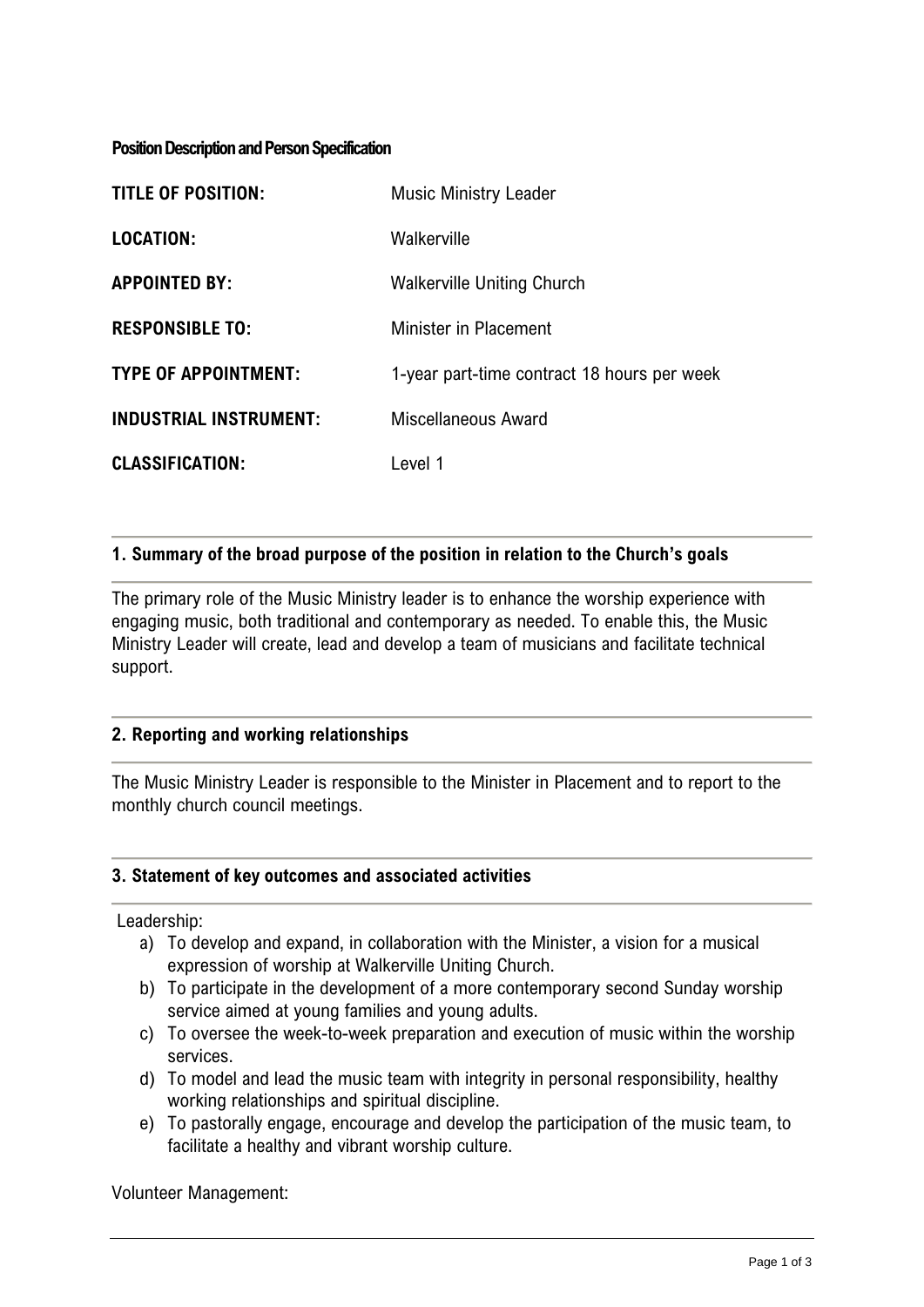- a) To grow and develop a team of musicians, lead singers and technical support.
- b) To train and lead members of a music team to form worship practice that enables diverse groups within the church to authentically express their faith in a worshipping community.
- c) To lead efficient, well-organised and enjoyable music team rehearsals for upcoming services and new music.

Administration:

- a) To oversee music team rostering across worship services and special events.
- b) To provide regular reports to the church council.
- c) To maintain copywrite records.

Technical:

d) To oversee creative and quality development of musical instruments and related amplification and media technology.

Other duties within the scope and responsibilities of the role as directed by the Minister in Placement.